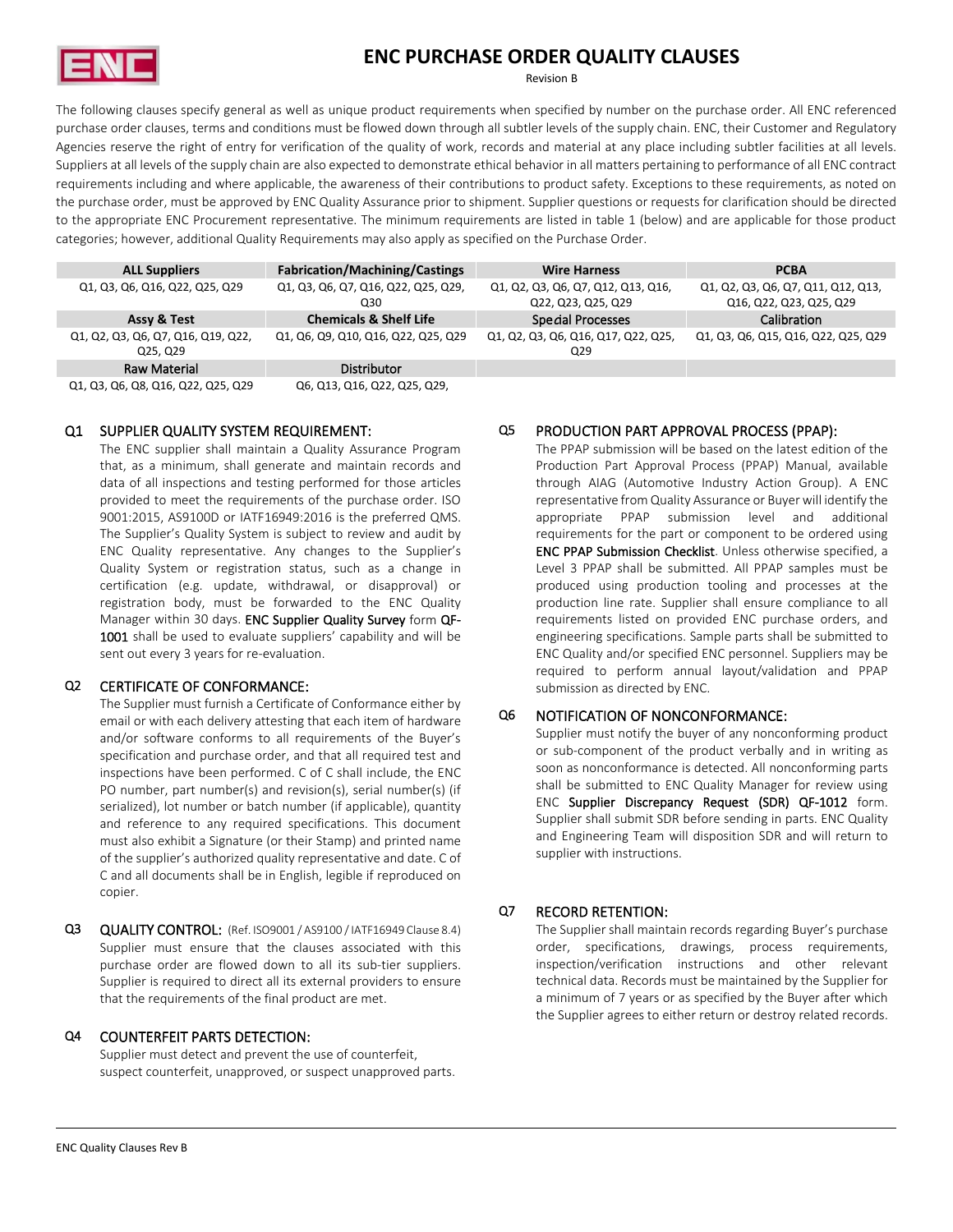#### Q8 RAW MATERIAL CERTIFICATION:

One (1) legible copy of the original Mill CHEMICAL AND/OR PHYSICAL TEST REPORTS (as required by specification for each lot/batch/heat) must be attached to the C of C and must accompany each delivered shipment. The report must be identifiable to the product being delivered (PO and PN) and must show that the material/parts delivered are acceptable.

#### Q9 AGE SENSITIVE MATERIAL (SHELF LIFE):

For age sensitive materials, all items with limited shelf life shall be clearly marked with the manufacturer's name, type of material, shelf life, date of manufacture, and usability limiting date. All items must have a minimum of 80% shelf life remaining at time of receipt.

## Q10 SAFETY DATA SHEETS:

Where Safety Data Sheets (SDS) exist, the supplier shall provide a copy with each shipment **CORRECTIVE ACTION: Q16** SUPPLIER CORRECTIVE ACTION:

#### Q11 ELECTROSTATIC SENSITIVE DEVICES (ESD):

If the items to be delivered under the Purchase Order are Electrostatic Discharge Sensitive (ESDS), the Supplier shall have an ESD control program which precludes ESD damage during all phases of fabrication, testing, handling, storage, and packaging for delivery. Nonmanufacturing Distributors shall handle, store, package and identify such items under an ESD control program which ensures continuation of the manufacturer's ESD control program. Shipping containers and packing slips shall have prominent marking/identification which identifies contents as ESD sensitive.

#### Q12 IPC WORKMANSHIP STANDARD:

Supplier shall comply with the applicable requirements of the IPC listed below: PWB'S WORKMANSHIP STANDARD IPC-A-610 Class 3 (Acceptability of Electronic Assemblies) CABLE AND WIRE HARNESS ASSEMBLIES WORKMANSHIP STANDARD IPC/WHMA-A-620 Class 3 (Requirement and Acceptance for Cable and Wire Harness Assemblies)

## Q13 FOREIGN OBJECT DEBRIS/DAMAGE PREVENTION (FOD):

To establish the requirements for the prevention of contamination or foreign objects from becoming entrapped in the supplier's product during manufacturing, assembly, testing, storage or handling. The supplier shall develop and maintain a Foreign Object Debris/Damage (FOD) prevention program for manufacturing areas to prevent introduction of foreign objects into any item delivered under this purchase order. The supplier shall employ appropriate housekeeping practices to assure timely removal of residual/debris generated, if any, during manufacturing operations and/or normal daily tasks. The supplier shall determine if sensitive areas that may have a high probability for introduction of foreign objects should have special emphasis controls in place appropriate for the manufacturing environment. The supplier shall determine the need for, and implement, FOD prevention awareness training programs.

#### Q14 MEASURING AND TEST EQUIPMENT AND TEST:

The Supplier shall meet and maintain a Calibration System in conformance with Calibration System Requirements of IS0 10012-1 or ANSI Z540-1. Although obsolete, a calibration system which meets the requirements of MIL-STD-45662 is also acceptable. Suitable records must be maintained and available for review.

## Q15 VENDOR/LAB PROVIDING CALIBRATION SERVICES:

All vendors will provide a certificate of calibration traceable to the NIST. The calibration services performed will be compliant with ANSI Z.540.3, ISO 10012 and ISO/IEC 17025. The standard(s) under which the calibration was performed must be listed on the certificate of calibration. Any items found to be out of tolerance shall be noted on the documentation returned with the items.

In response to ENC Quality initiated corrective action requests, Supplier must advise Quality of root cause determination, corrective action taken to prevent recurrence of reported problems and/or discrepancies, and effectively dates of the planned corrective action(s). Supplier must maintain a corrective action system that determines the effectiveness of such corrective actions, and that prevents shipment of nonconforming articles without prior approval from Buyer. ENC uses Root Cause Corrective Action for QF-1008.

## Q17 PROCESS CERTIFICATIONS:

Process certifications must accompany parts with each shipment made against this purchase order. Each certification must list the process specification shown on the Drawing and/or the Purchase Order and must be identifiable to the product being delivered.

## Q18 IDENTIFICATION:

The Supplier shall identify all items in accordance with ENC drawings or as specified on the Purchase Order and/or in accordance with MIL-STD-130. Small parts, where size is prohibitive to physical marking, may be bag and tag identified.

## Q19 TEST REPORTS:

Test reports must be attached to the C of C and be included with each shipment. These reports must include actual test results showing compliance to the specification and reference the purchase order number, supplier's name and address, specification number, part number, part name, date of test and, where applicable, serial numbers/lot number. These reports must be validated by an authorized QA representative. If equipment of sufficient capacity to test the articles is not available on-site, the items must be tested in a laboratory approved by ENC.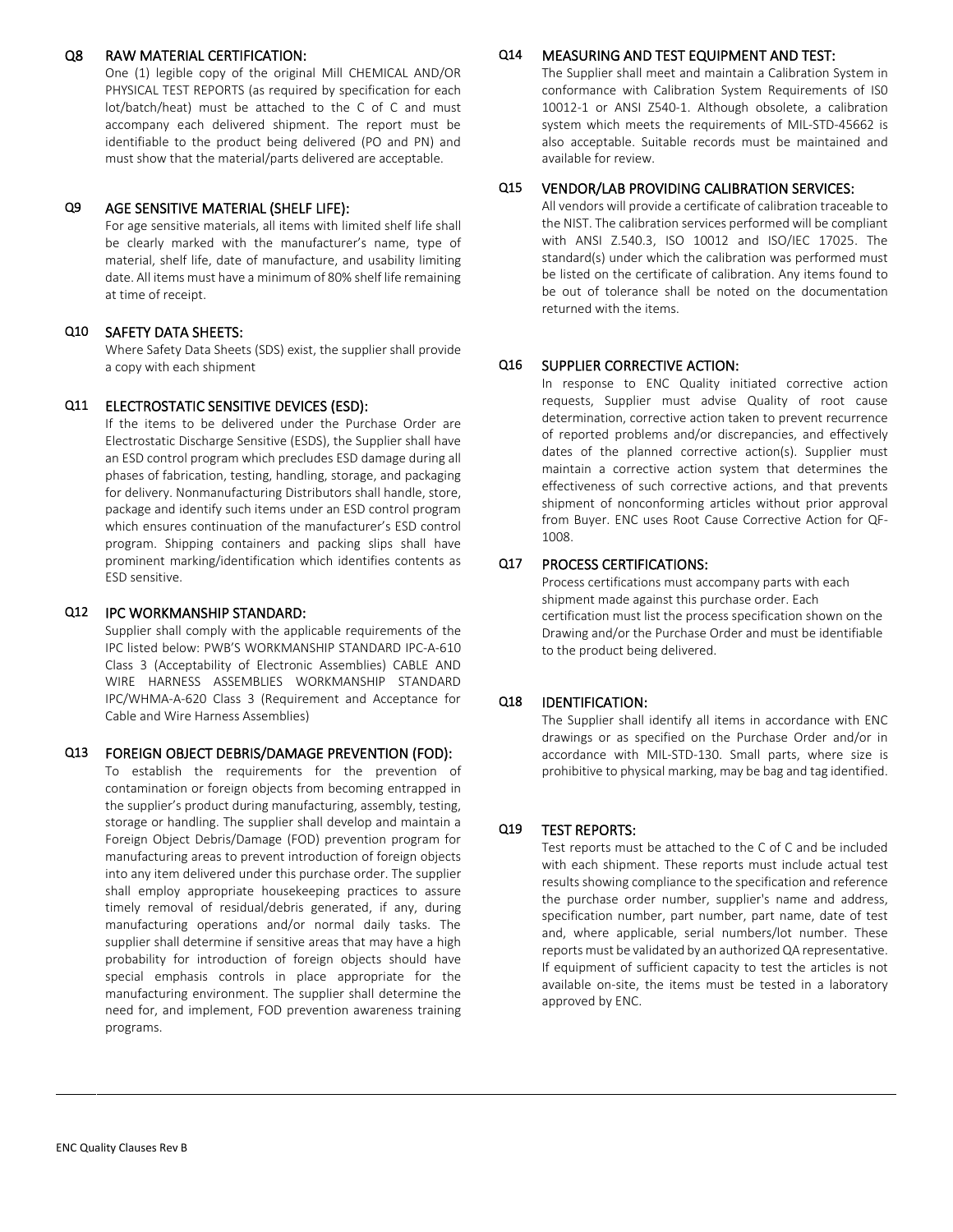### Q20 KEY CHARACTERISTICS:

Inspection report of all "Key Characteristics" (Critical Dimensions) as indicated on the ENC or Customer drawing is required with each shipment.

## Q21 FIRST ARTICLE INSPECTION REPORT (FAIR):

The first time a Supplier delivers a part/assembly to an ENC / Customer designed part number, the Supplier shall furnish a complete First Article Inspection Report listing actual inspection results for all drawing dimensions (Balloon Drawing) and applicable notes. The parts used to perform the First Article shall be marked.

A balloon drawing is a drawing with each characteristic or requirement clearly marked with unique identifier numbers which correlates to the FAIR. The numbers must be circled or boxed for easy visual identification; preferably in a clockwise direction. All dimensions, GD&T and Notes require verification. Actual Results are required (Not Pass). Report shall include: Instrument used to verify, Date inspected, Inspected by whom, Part number, Revision and description of part. Reports shall be printed (No E-Files that can be changed/modified will be accepted.)

## Q22 QUALIFIED PERSONNEL:

The Supplier's personnel performing work on contracted products and services should be adequately trained to assure that their skills and competency levels will result in products that meet all contract requirements.

## Q23 SOLDERING:

Any soldering process shall be completed in accordance with IPC series of J-STD, depending on the type of soldering being accomplished. The following standards apply: J-STD-001, J-STD-002, J-STD-003, J-STD-004A, J-STD-005, and J-STD-006.

## Q24 SOFTWARE:

Any software used for qualification or acceptance of hardware or software deliverables, including firmware, shall have a system for control including procedures and records available for review any time upon request from ENC.

## Q25 ACCESS TO SUPPLIER AND SUBITIER FACILITY:

The Supplier shall grant ENC, its customers, and/or any regulatory authorities' right of access to the applicable areas of all facilities at any level of the supply chain involved in the Purchase Order and to all applicable records & processes used to manufacture parts for the PO. This shall also include the right to conduct a survey, audit, and/or assessment of the Supplier's facility and the Supplier's sub-tier Suppliers to determine their capability to comply with requirements.

## Q26 MERCURY-FREE:

Materials delivered against this order cannot contain and have not come in contact with the element mercury (MC) or mercury compounds known to be chemically or thermally unstable. This statement shall be included in the Certificate of Conformance statement or be a stand-alone certification.

## Q27 PROHIBITED MATERIALS:

Unless otherwise specified on the drawing or P.O., the use of zinc, cadmium, mercury, or pure tin (>97% Sn) is expressly prohibited.

#### Q28 ENC SOURCE INSPECTION:

If ENC inspection is required at the source of manufacture ("Source Inspection") the following steps must take place upon completion of the parts:

a. Contact the ENC Buyer to schedule a Source Inspection date. The supplier must allow 48 hours for such coordination. **b.** The supplier's own inspection of the completed articles must be complete, including all certifications and other supporting paperwork.

c. The supplier must make available any required drawings, specifications, or other related documents.

d. The supplier must make available any tools, gages or other inspection instruments necessary to establish conformance of the articles. This includes personnel with the requisite skills to operate such devices.

e. Any deviations from the design data must have a completed and approved "Supplier's Discrepancy Request" (SDR). This form may be obtained through Quality Assurance or Purchasing.

# Q29 PACKAGING/PACKING/PRESERVATION/STORAGE:

The supplier shall ensure that all items are adequately packed and packaged to prevent damage or contamination during the normal course of shipment and to assure acceptance by common carriers. Best commercial practice may be used unless otherwise specified in the purchase order. Parts shall be individually wrapped, bagged, or otherwise protected to prevent part-to-part contact/damage when packaged within a larger pack. Finished parts shall be adequately protected to prevent damage during handling and shipment.

• Newsprint shall not be used for wrapping parts or as dunnage due to its acidic nature.

• Staples shall not be used at any time due to the possibility of foreign object damage (FOD).

• No Packing Peanuts - technically known as expanded polystyrene loose fill. Shipments will not be accepted and returned at the supplier's expense if item(s) are received packed with expanded polystyrene loose fill.

• ESD precautions shall apply as applicable on Electronical Components by using ESD shielded packaging.

## Q30 INSPECTION DATA:

One copy of Supplier's variables dimensional inspection acceptance data, identifiable to the drawing, material or items supplied, must accompany each shipment. Features Bubble/Balloon inspection and reports shall reflect sound inspection practices, i.e. emphasis on major features, basic dimensions, datums and secondary operations, which are appropriate for the item supplied. Failure to provide this acceptance inspection data can result in ENC Receiving Inspection processing delay. All dimensions, GD&T and Notes require verification. Actual Results are required (Not Pass). Report shall include: Instrument used to verify, date inspected, Inspected by whom, Part number, Revision and description of part. Reports shall be printed (No E-Files that can be changed/modified will be accepted.) Sampling per AQL 2.5/4.9/0.10 (unless otherwise requested) in accordance with ANSI/ASQC Z 1.4, ANSI/ASQ Z 1.9, ISO 2859-1 or ARP9013.